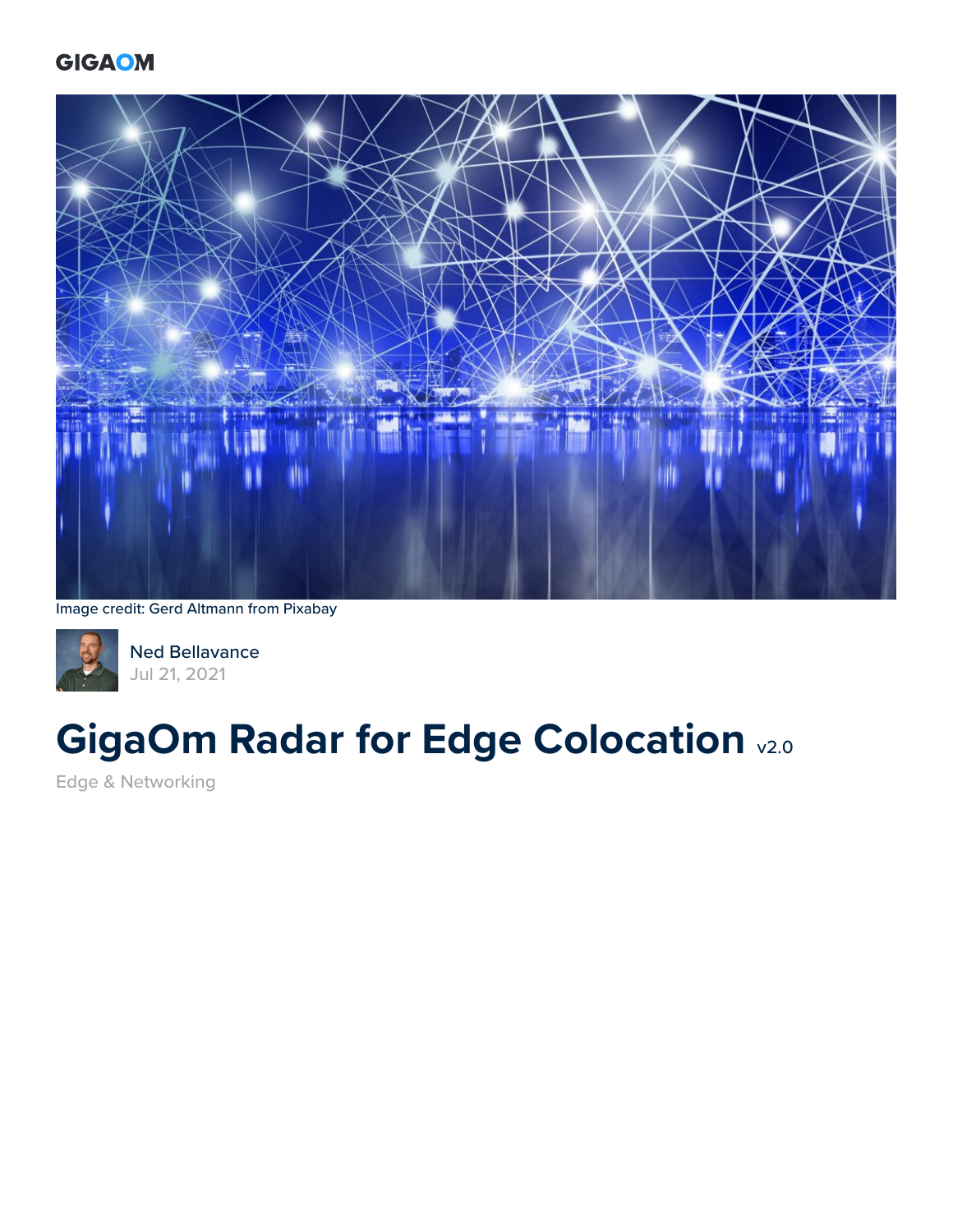# **GigaOm Radar for Edge Colocation**

# **Table of Contents**

- Summary
- [Market Categories and Deployment Types](#page-4-0)
- [Key Criteria Comparison](#page-6-0)
- [GigaOm Radar](#page-8-0)
- [Vendor Insights](#page-10-0)
- [Analyst's Take](#page-17-0)
- [About Ned Bellavance](#page-18-0)
- [About GigaOm](#page-19-0)
- [Copyright](#page-20-0)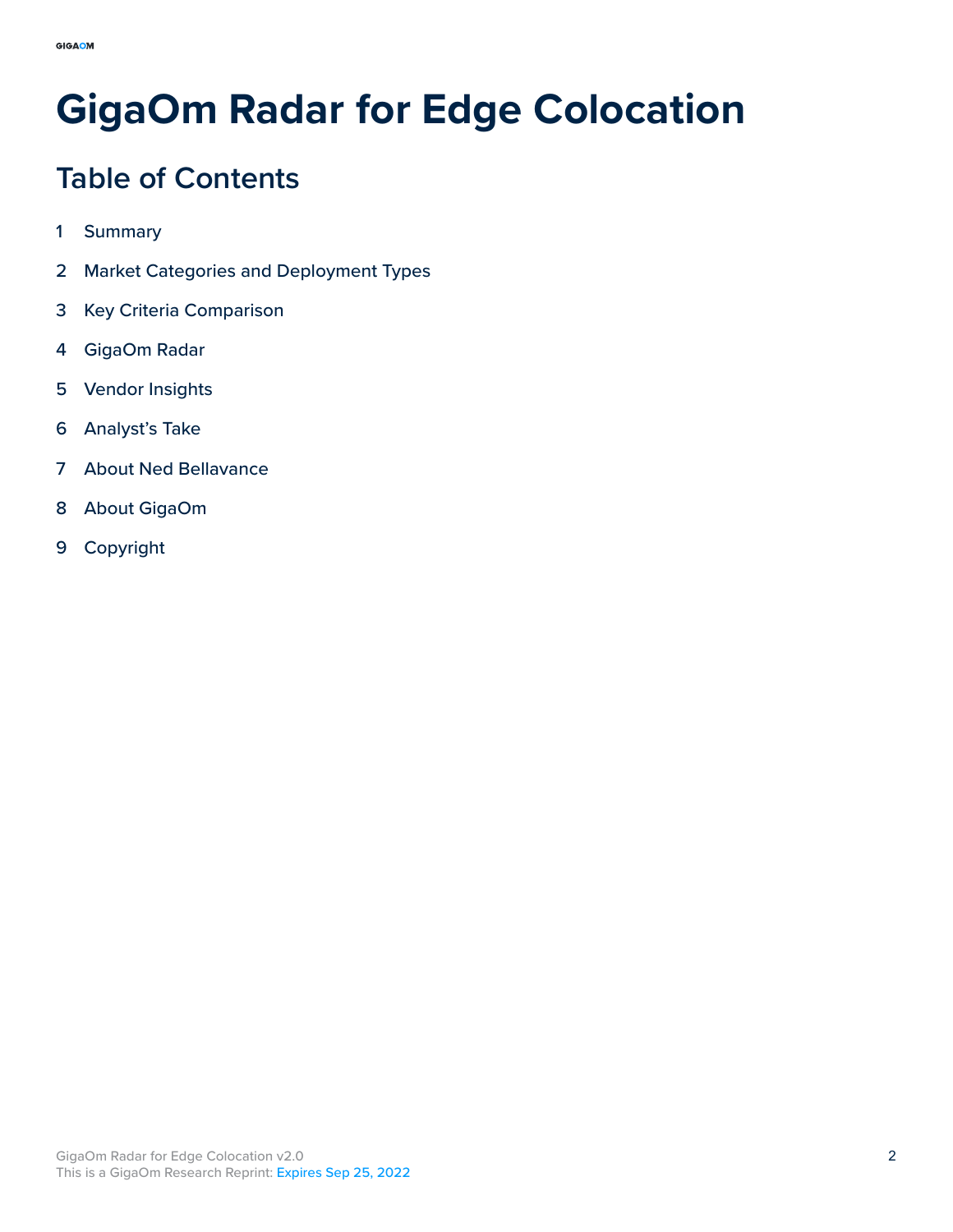# **1. Summary**

The edge market has been growing by leaps and bounds, despite the fact that many people remain uncertain about what "the edge" is and which technology components enable edge applications. With the rollout of 5G wireless technology and the explosion of Internet of Things (IoT) devices, the market for edge enablement technology is projected to expand exponentially. Industries and municipalities have taken notice of the potential use cases of edge applications and are starting to explore possible deployment models. Edge applications need a place to run, and that place will often be some iteration of the infrastructure edge.

Edge infrastructure is an extension of existing infrastructure found in the public cloud or on-premises data centers, located in close proximity to edge devices and IoT gateways. Applications running on edge infrastructure can perform operations such as:

- Data aggregation and summarization
- Machine learning analysis
- Localized breakout
- Real-time data processing

The infrastructure edge can be broken down into three categories established in our Key Criteria for Edge Infrastructure report: physical infrastructure, core systems, and platform systems. This Radar report focuses on physical infrastructure, also referred to as edge colocation, using the key criteria and evaluation metrics found in the Key Criteria for Edge Colocation report.

Physical infrastructure encompasses the physical resources required for edge solutions, including physical space, power, cooling, and network connectivity. These are resources that a typical colocation facility might provide, but are found in an edge context.

While the use cases for the edge are varied and still unfolding, the need for an edge colocation solution is clear. The transformation of edge applications relies on suitably provisioned locations that support their compute, network, storage, and security requirements. The Radar used in tandem with the Key Criteria report can help you evaluate which solutions meet the unique requirements of your edge application.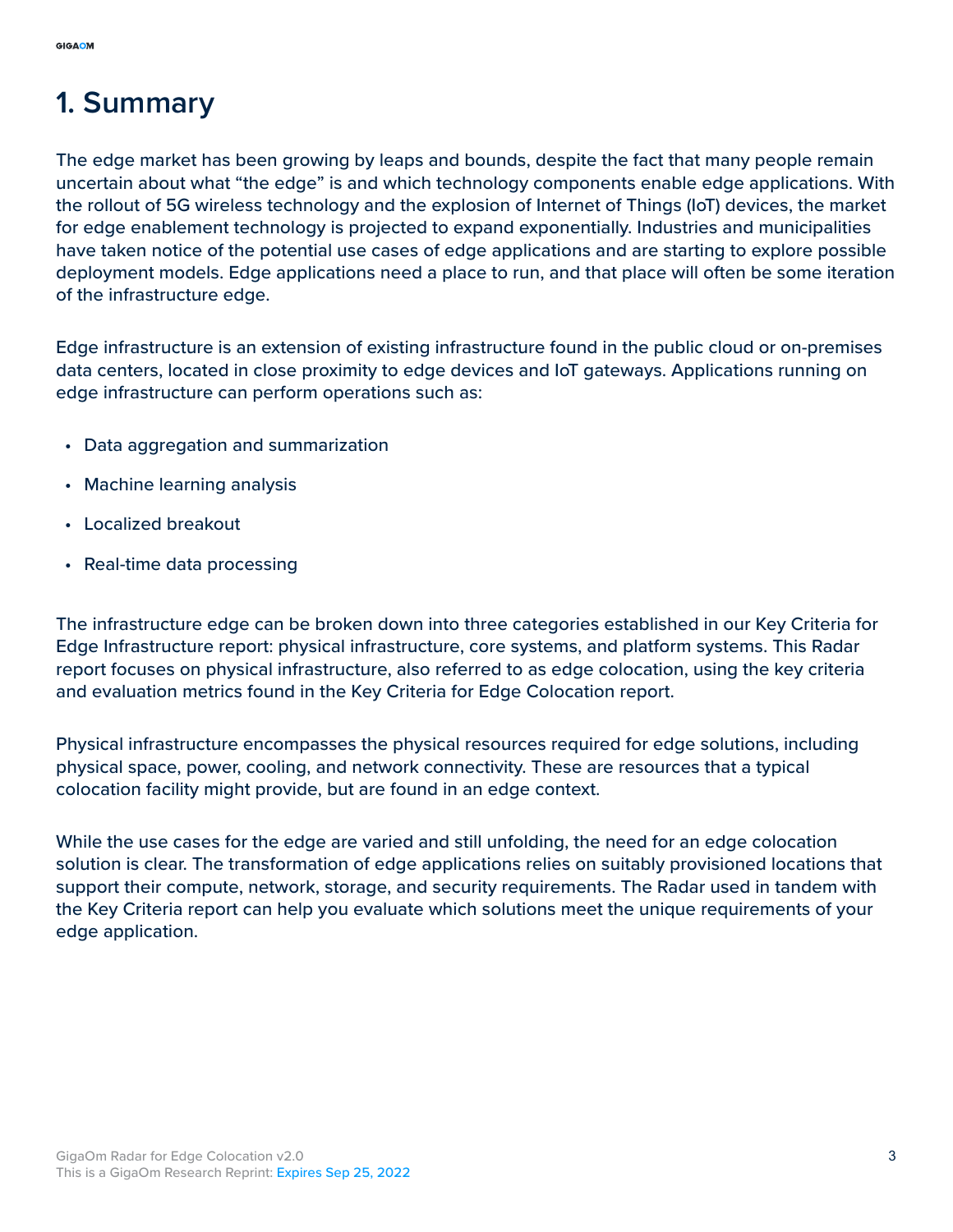### **HOW TO READ THIS REPORT**

This GigaOm report is one of a series of documents that helps IT organizations assess competing solutions in the context of well-defined features and criteria. For a fuller understanding consider reviewing the following reports:

**Key Criteria report**: A detailed market sector analysis that assesses the impact that key product features and criteria have on top-line solution characteristics—such as scalability, performance, and TCO—that drive purchase decisions.

**GigaOm Radar report**: A forward-looking analysis that plots the relative value and progression of vendor solutions along multiple axes based on strategy and execution. The Radar report includes a breakdown of each vendor's offering in the sector.

**Solution Profile**: An in-depth vendor analysis that builds on the framework developed in the Key Criteria and Radar reports to assess a company's engagement within a technology sector. This analysis includes forward-looking guidance around both strategy and product.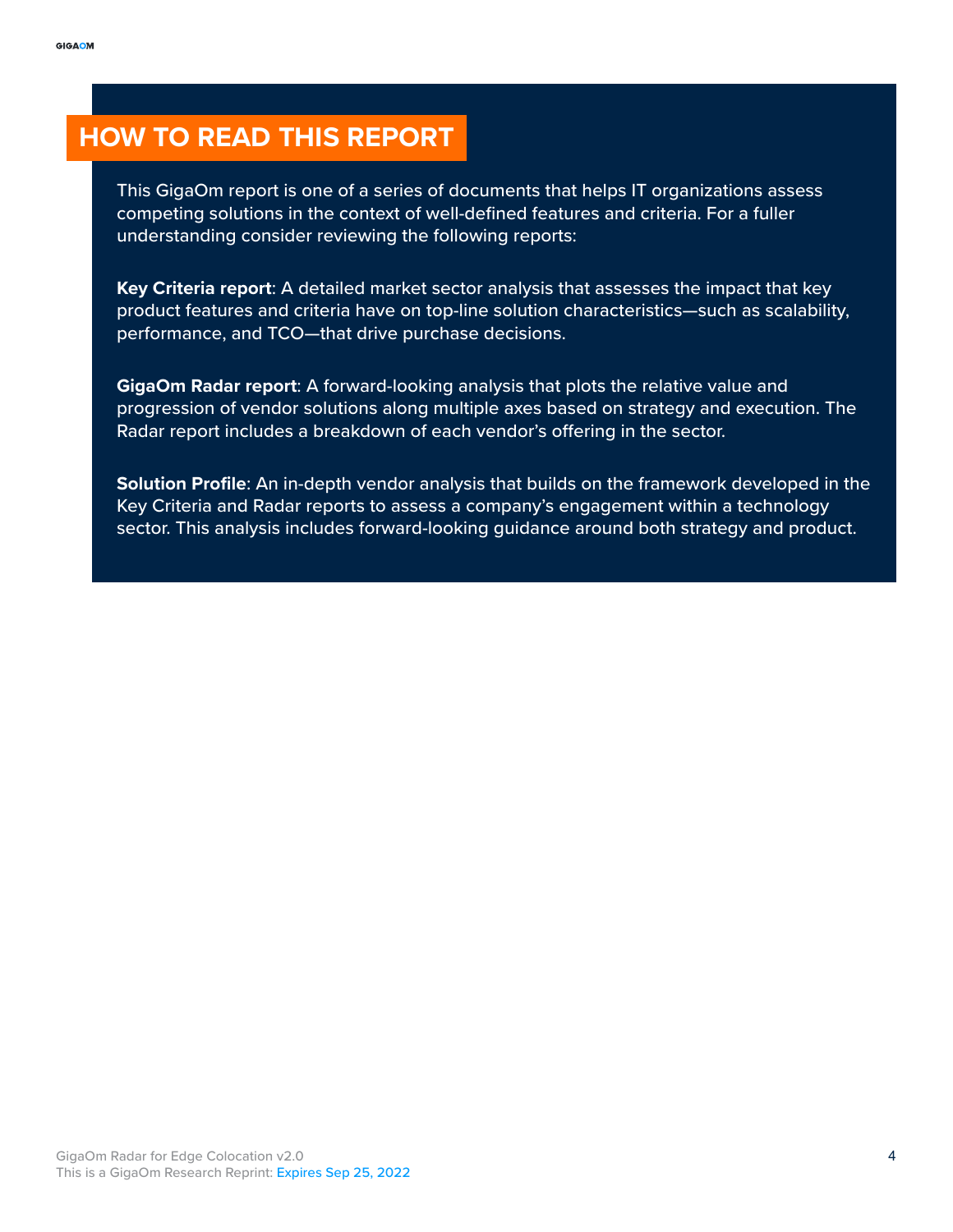# <span id="page-4-0"></span>**2. Market Categories and Deployment Types**

For a better understanding of the market and vendor positioning (**Table 1**), we categorized solutions for edge colocation by the target market segment (small-medium, large enterprise, and ISP/MSP) and by the expected deployment model (access edge or regional edge).

### Market Segment

- **Small-medium enterprise:** The best solutions in this category will meet the needs of very small businesses, and can grow to address those of medium-sized infrastructures. They also can be solutions adopted by large enterprises for departmental use cases. Organizations with limited resources and skill sets can adopt solutions that do well in this category.
- **Large enterprise:** Solutions in this category are usually adopted for larger and business-critical projects. Solutions that excel here have a strong focus on scale, security, and experience working with larger companies. Globally available footprints and low TCO will be major differentiators.
- **ISP/MSP:** Edge colocation facilities will be heavily utilized by service providers in the telecommunications and cloud services industries. The networking, coverage, and flexibility of each solution are critical for meeting the unique needs of these industries. Many of these rollouts will need to scale beyond the current facilities, and solutions can differentiate themselves on the basis of their regional density and rapid rollout capabilities.

### Deployment Model

We also recognize two deployment models for solutions in this report: access edge and regional edge.

- **Access Edge:** Vendors in this deployment model are focused on building a rich network of small edge sites in select metropolitan areas, generally targeting a single high density geographic area. They may choose to partner with data center providers for additional capacity and network exchange points to enable public cloud and private data center connectivity.
- **Regional Edge**: Vendors in this deployment model already have a robust number of large data centers in major metropolitan areas. They are focused on building out the capabilities of these existing properties for edge use cases and applications. They tend to have a global presence and reduced density at the local level. They may choose to partner with or acquire access edge vendors.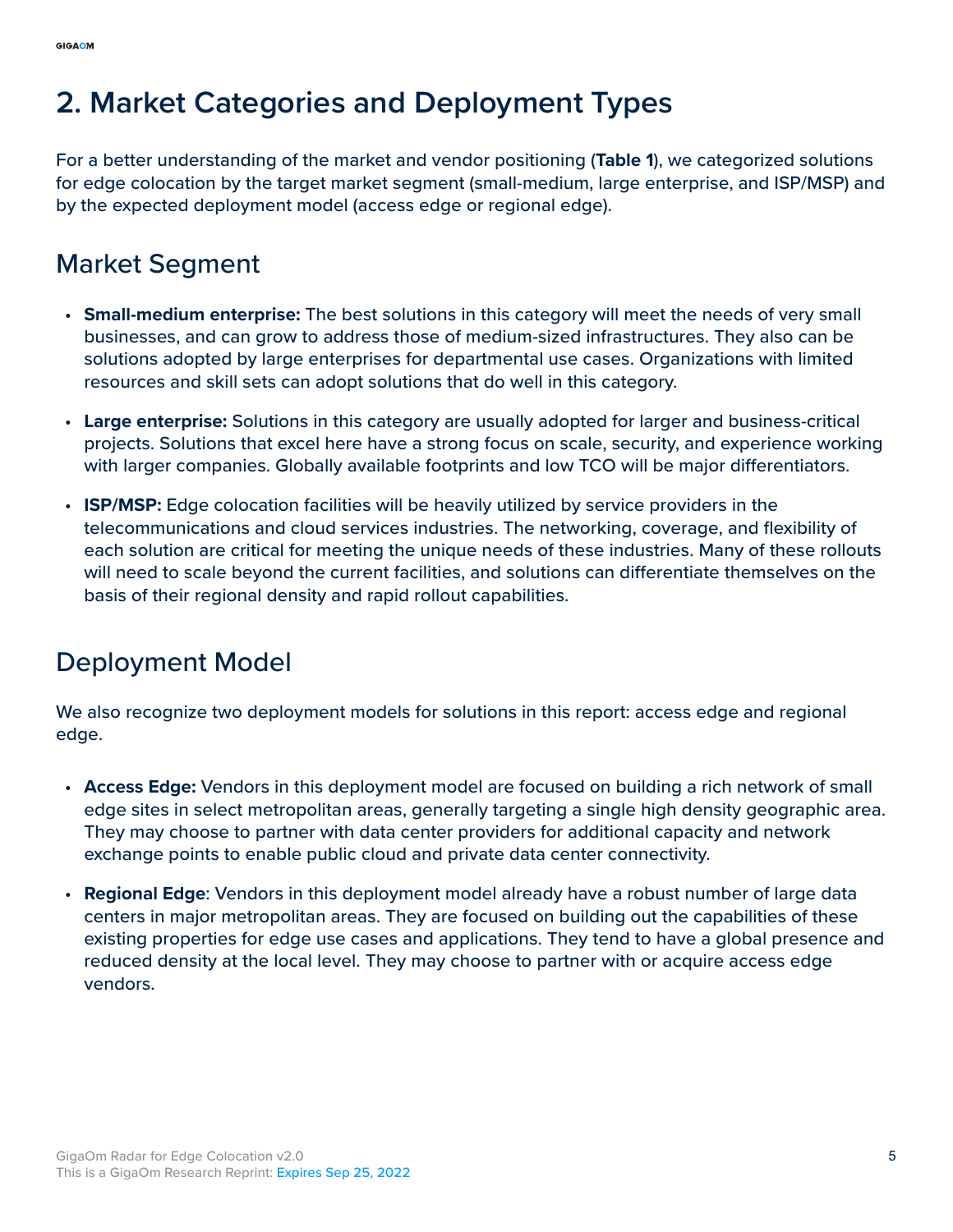#### *Table 1: Vendor Positioning*



Exceptional: Outstanding focus and execution

Source: GigaOm 2021

Capable: Good but with room for improvement  $\left\langle \cdot\right\rangle$ 

Limited: Lacking in execution and use cases  $\Phi$ 

Not applicable or absent L.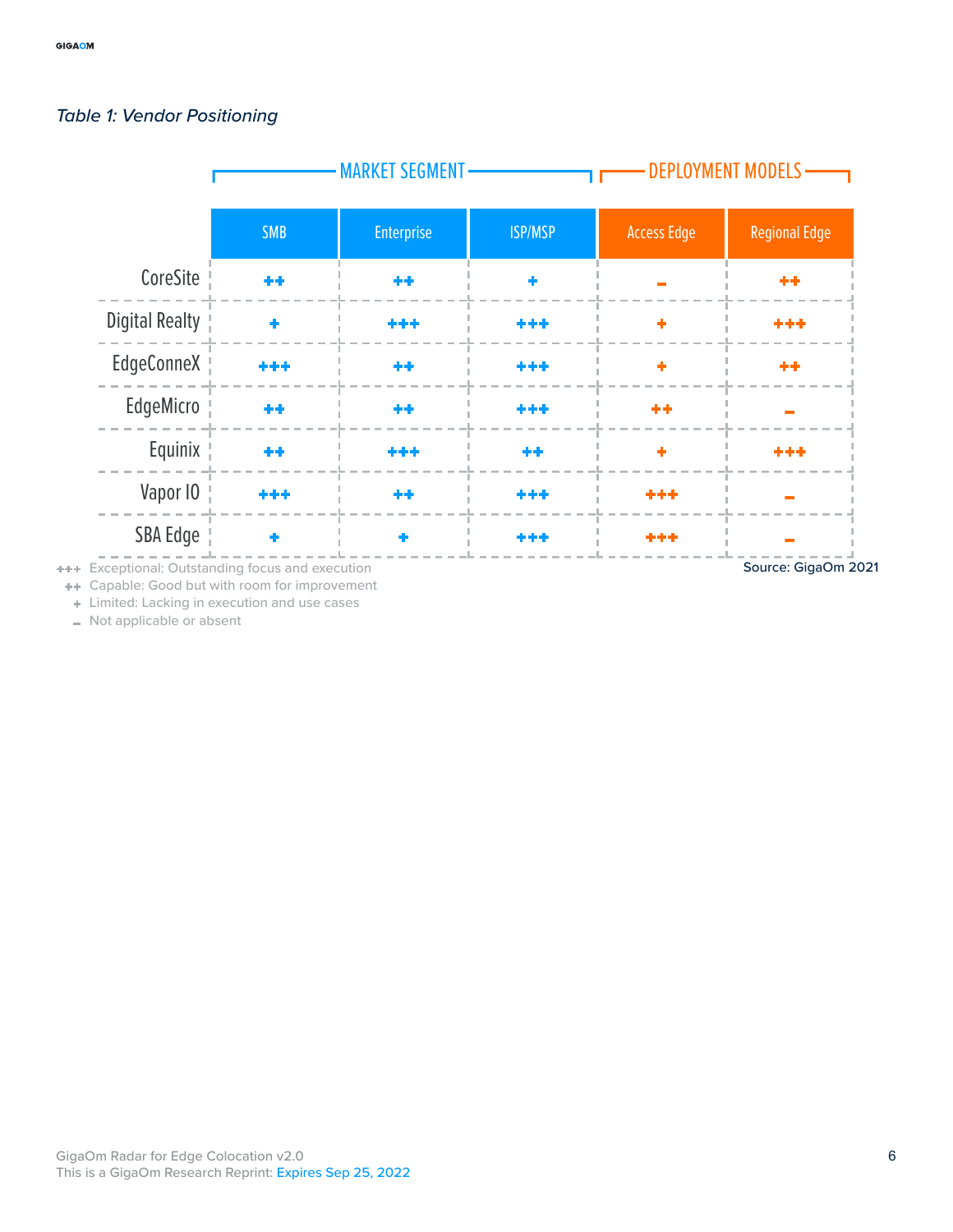# <span id="page-6-0"></span>**3. Key Criteria Comparison**

Following the general indications introduced with the "Key Criteria for Evaluating Edge Colocation," **Table 2** summarizes the performance of each vendor included in this research in the areas we consider differentiating and critical in this sector. **Table 3** then offers insight into evaluation metrics—top-line characteristics of each product that help define their value and impact on the organization. The objective is to give the reader a snapshot of the technical capabilities of different solutions and define the perimeter of the market landscape.

#### KEY CRITERIA Dense Regional Global Available Consumption-Rapid Rollout apid Rollout Flexible Model Automated Issue<br>Capability Flexible Model Resolution **Footprint** Coverage Based Pricing **Resolution CoreSite** 44 ÷ 44 \*\* \*\* ++ **Digital** وأباطه بار بار بار بار Realty EdgeConneX 44 44 44 \*\*\* 44 EdgeMicro 44 44 \*\*\* 44 Equinix ا د ÷. \*\*\* \*\*\* Vapor IO 44 ++ \*\*\* SBA Edge 44 ٠ \*\*\* -1-1 44

#### *Table 2. Key Criteria Comparison*

**+++** Exceptional: Outstanding focus and execution

**++** Capable: Good but with room for improvement

Limited: Lacking in execution and use cases  $\bar{q}_\mathrm{B}$ 

Not applicable or absent

Source: GigaOm 2021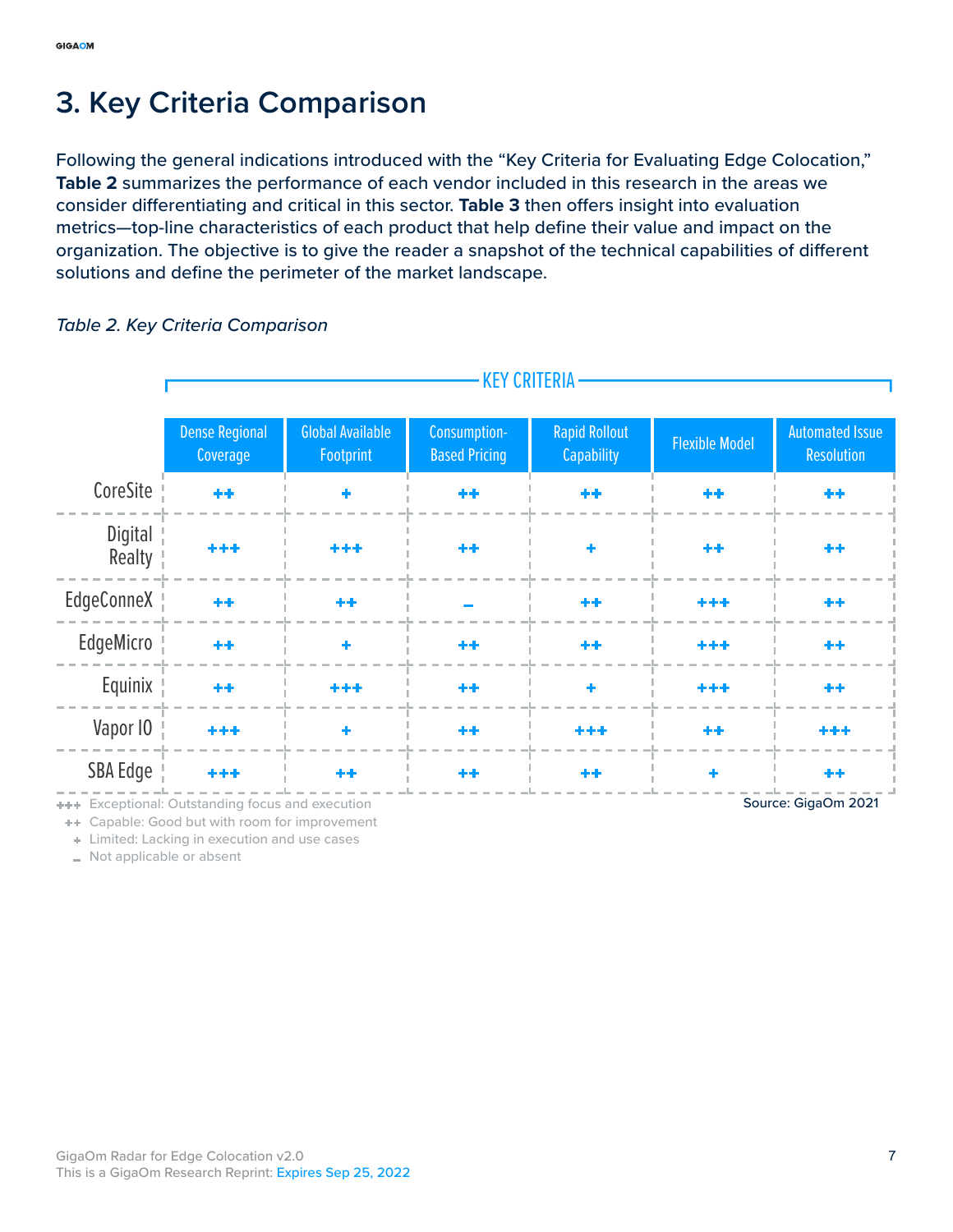

#### *Table 3. Evaluation Metrics Comparison*

Capable: Good but with room for improvement ÷÷.

 $\ddot{\phi}$ Limited: Lacking in execution and use cases

Not applicable or absent  $\overline{a}$ 

In some cases, the vendor's pricing model data was not shared, so the Consumption-Based Pricing row has been left blank.

By combining the information provided in **Table 2** and **Table 3**, the reader should be able to get a clear idea of the market and the available technical solutions.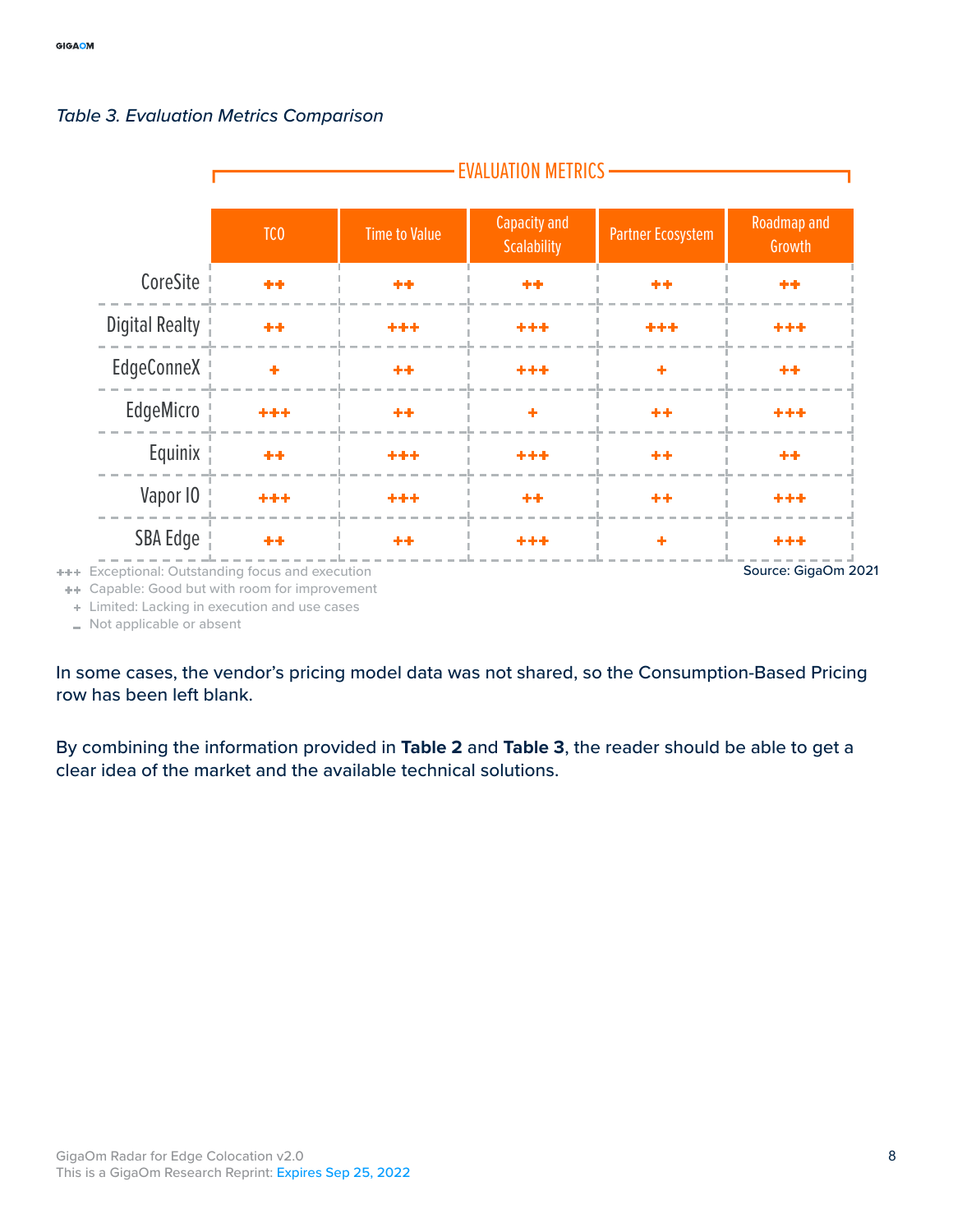# <span id="page-8-0"></span>**4. GigaOm Radar**

This report synthesizes the analysis of key criteria and their impact on evaluation metrics to inform the GigaOm Radar graphic in **Figure 1**. The resulting chart is a forward-looking perspective on all the vendors in this report, based on their products' technical capabilities and feature sets.



#### *Figure 1: GigaOm Radar for Edge Colocation*

The GigaOm Radar plots vendor solutions across a series of concentric rings, with those set closer to center judged to be of higher overall value. The chart characterizes each vendor on two axes—Maturity versus Innovation, and Feature Play versus Platform Play—while displaying an arrow that projects each solution's evolution over the coming 12 to 18 months.

As you can see in the Radar chart in **Figure 1**, access edge vendors tend to take more of a features approach, whereas the regional edge vendors are more focused on creating a platform. We believe that Vapor IO is looking to expand its capabilities into more of a platform play through internal development and partnerships.

Innovation is essentially a rejection of the status quo, so it's no surprise that access edge vendors are strong innovators in the edge colocation sphere. Digital Realty also seems to be working hard to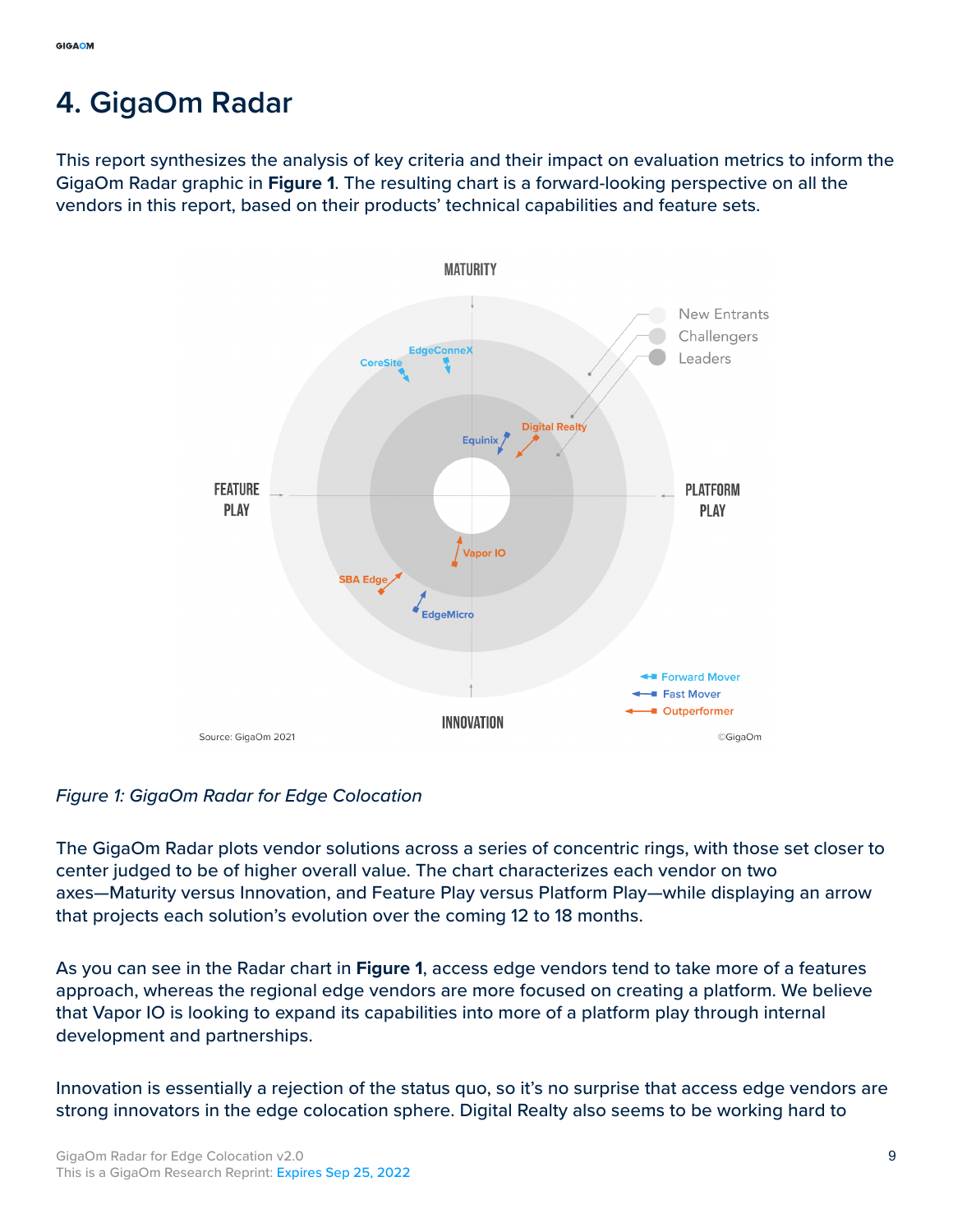develop a robust edge networking solution to tie multiple sites into a single fabric.

We believe the regional edge vendors will continue to build broader platforms as their offerings mature. We also expect new challengers will arrive on the scene, especially around the access edge. As more edge projects are approved, the demand for access to the edge will increase both in the U.S. and abroad.

### **INSIDE THE GIGAOM RADAR**

The GigaOm Radar weighs each vendor's execution, roadmap, and ability to innovate to plot solutions along two axes, each set as opposing pairs. On the Y axis, **Maturity** recognizes solution stability, strength of ecosystem, and a conservative stance, while **Innovation** highlights technical innovation and a more aggressive approach. On the X axis, **Feature Play** connotes a narrow focus on niche or cutting-edge functionality, while **Platform Play** displays a broader platform focus and commitment to a comprehensive feature set.

The closer to center a solution sits, the better its execution and value, with top performers occupying the inner Leaders circle. The centermost circle is almost always empty, reserved for highly mature and consolidated markets that lack space for further innovation.

The GigaOm Radar offers a forward-looking assessment, plotting the current and projected position of each solution over a 12- to 18-month window. Arrows indicate travel based on strategy and pace of innovation, with vendors designated as Forward Movers, Fast Movers, or Outperformers based on their rate of progression.

Note that the Radar excludes vendor market share as a metric. The focus is on forwardlooking analysis that emphasizes the value of innovation and differentiation over incumbent market position.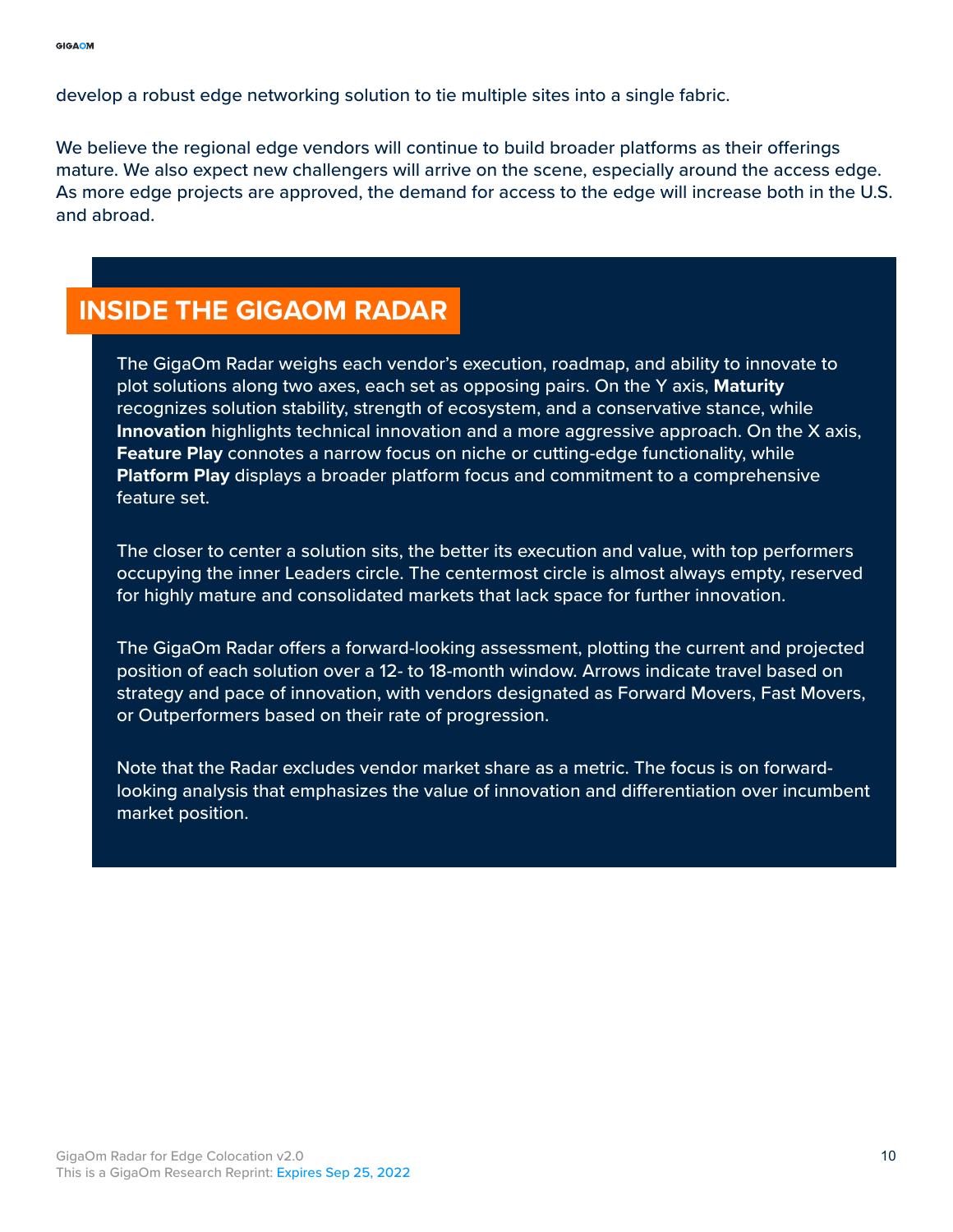# <span id="page-10-0"></span>**5. Vendor Insights**

## **CoreSite**

CoreSite is a data center operator in eight U.S. markets with 24 purpose-built colocation facilities. The company focuses on providing colocation, cloud, and interconnection to a community of more than 1,375 customers. This company should be considered a regional edge provider, offering excellent networking capabilities and partnerships with the major public cloud providers like Amazon Web Services and Microsoft Azure.

CoreSite has seen a steady increase in two use cases: Healthcare and virtual desktop infrastructure (VDI). Healthcare providers, especially hospitals, are interested in moving their data centers off-site to increase the space available for providing medical services. They still require low-latency access to their systems, making CoreSite an excellent option for metropolitan areas where the company has a presence.

VDI deployments have exploded, due in part to the effects of the COVID-19 pandemic and an increase in remote work. The power and cooling requirements of a VDI environment are much greater than traditional workloads, creating an untenable situation for aging data centers. CoreSite has been able to provide the necessary space, power, and cooling for VDI environments, along with a low-latency connection to most end users in a given metropolitan area.

CoreSite provides colocation services from a single cabinet to a private cage or even a custom suite, giving customers a high degree of flexibility and the ability to grow as their application demands increase. The company's size and scale give it a high score on capacity and scalability and make it an attractive option for regional edge services in areas where the company has a significant presence. It does not yet have edge-specific services or formal partnerships with access edge providers to expand its reach. They are working with major cloud providers and cellular tower providers to function as an interconnection point for the access edge.

CoreSite also specializes in carrier-neutral peering and internet exchange sites. Peering, cloud exchanges, and inter-site connectivity from CoreSite help organizations set up a more efficient network architecture and support multi-cloud connectivity by accessing multiple vendors through a single connection with the CoreSite Open Cloud Exchange (OCX). Access edge deployments will need a way to connect back to the public cloud or private data center. CoreSite can provide this connectivity while serving as a centralized point for additional data processing and application communication routing.

**Strengths:** CoreSite has a strong background in data center operations and managed services, which fits nicely with the skills gap at some small-to-medium businesses (SMBs). It has multiple data centers in each region, providing a high level of connectivity.

**Challenges:** CoreSite is currently expanding its edge presence, and may not have sufficient coverage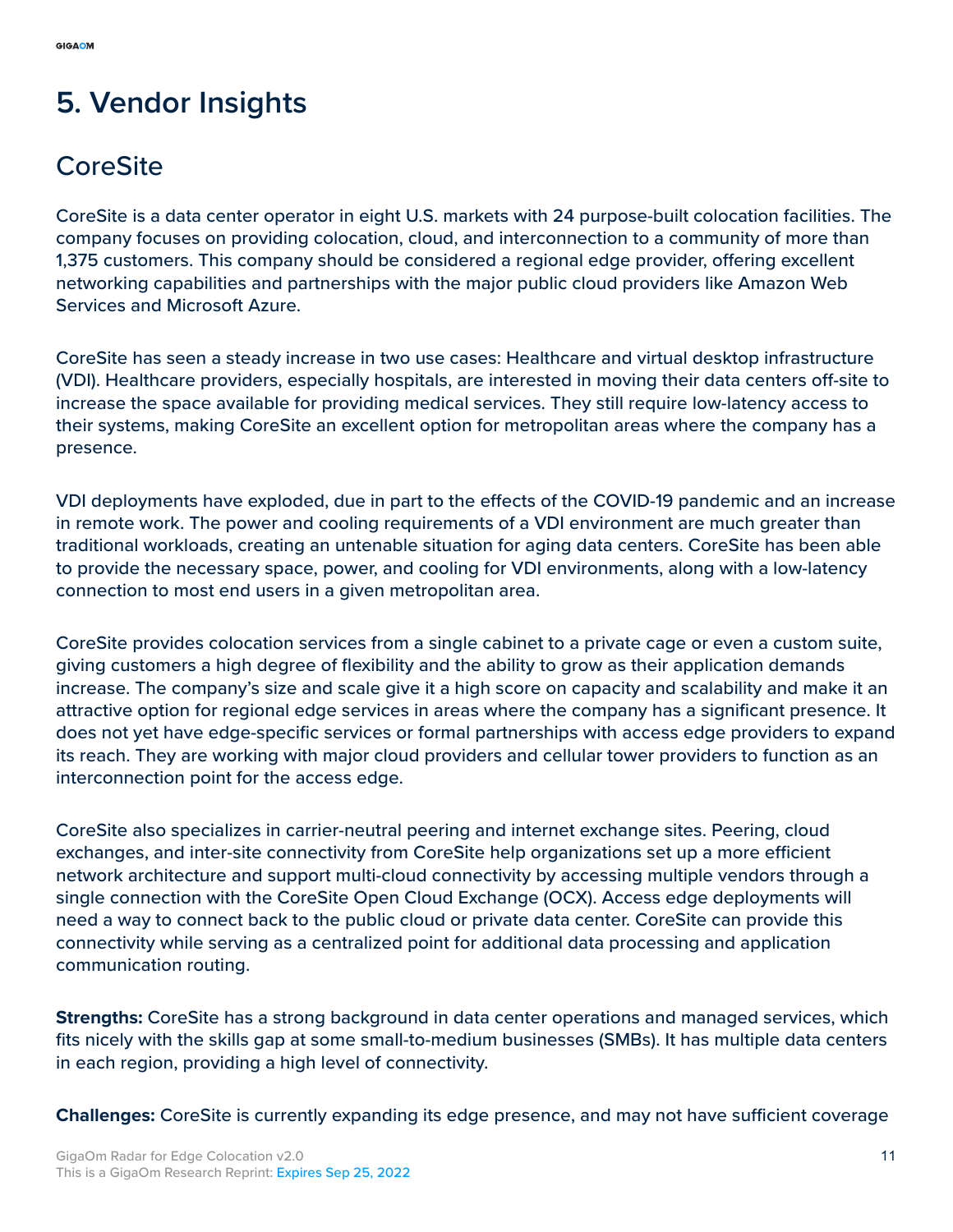for edge applications with low-latency requirements outside of its metropolitan areas. It also lacks an international physical footprint.

### Digital Realty

Digital Realty is a global company with hundreds of data centers around the world. While it is a major player in the colocation space, it has not focused on building a platform until recently. The company announced the PlatformDIGITAL brand in an attempt to move beyond basic colocation services and provide edge-to-core-to-cloud solutions around networking, operations, storage, and security. Digital Realty views its role as providing exceptional connectivity options to the public cloud, private data center, and access edge locations. This new and directed focus has given Digital Realty an excellent rating for roadmap and growth.

PlatformDIGITAL is a software-defined platform working at a global scale across all of Digital Realty's metropolitan areas. It is composed of solutions tailored to enterprise use cases: Network Hub, Control Hub, Data Hub, and SX Fabric. Each component helps manage a different aspect of the data center stack across multiple locations. Digital Realty's full suite of colocation options is positioned to effectively support growing hybrid IT deployments supporting edge computing infrastructure. Many edge applications will use hundreds, if not thousands, of sites. Creating a platform capable of managing multiple sites with software-defined networking, storage, and access controls will be especially useful for the operators of those edge applications.

Digital Realty would be considered a regional edge player, due to the presence of data centers in multiple major metropolitan areas. It may not have sufficient density in a given market to provide access edge services, but it can certainly work with access edge partners to create a comprehensive solution. To that end, Digital Realty has partnered with Vapor IO to extend PlatformDIGITAL to the access edge by integrating Vapor IO's Kinetic Edge Exchange offering into the Network Hub. Digital Realty has also partnered with tower companies and mobile network operators to act as a hub for network interconnection and local breakout.

**Strengths:** Digital Realty boasts a global footprint that will appeal to particular companies and workloads. Its emerging platforms-centric services promise rapid and flexible deployments in its data centers.

**Challenges:** Digital Realty has a large number of data centers, but lacks a presence at the access edge. The company hopes its partnership with Vapor IO will fill the gap to support low-latency edge applications.

### EdgeConneX

EdgeConneX offers an interesting mix of both hyperscale and what the company likes to call "hyperlocal" operating facilities, ranging from 10 kilowatts (kW) to 100-plus megawatts (MW). With such a large breadth of offerings, EdgeConneX received high marks for having a flexible consumption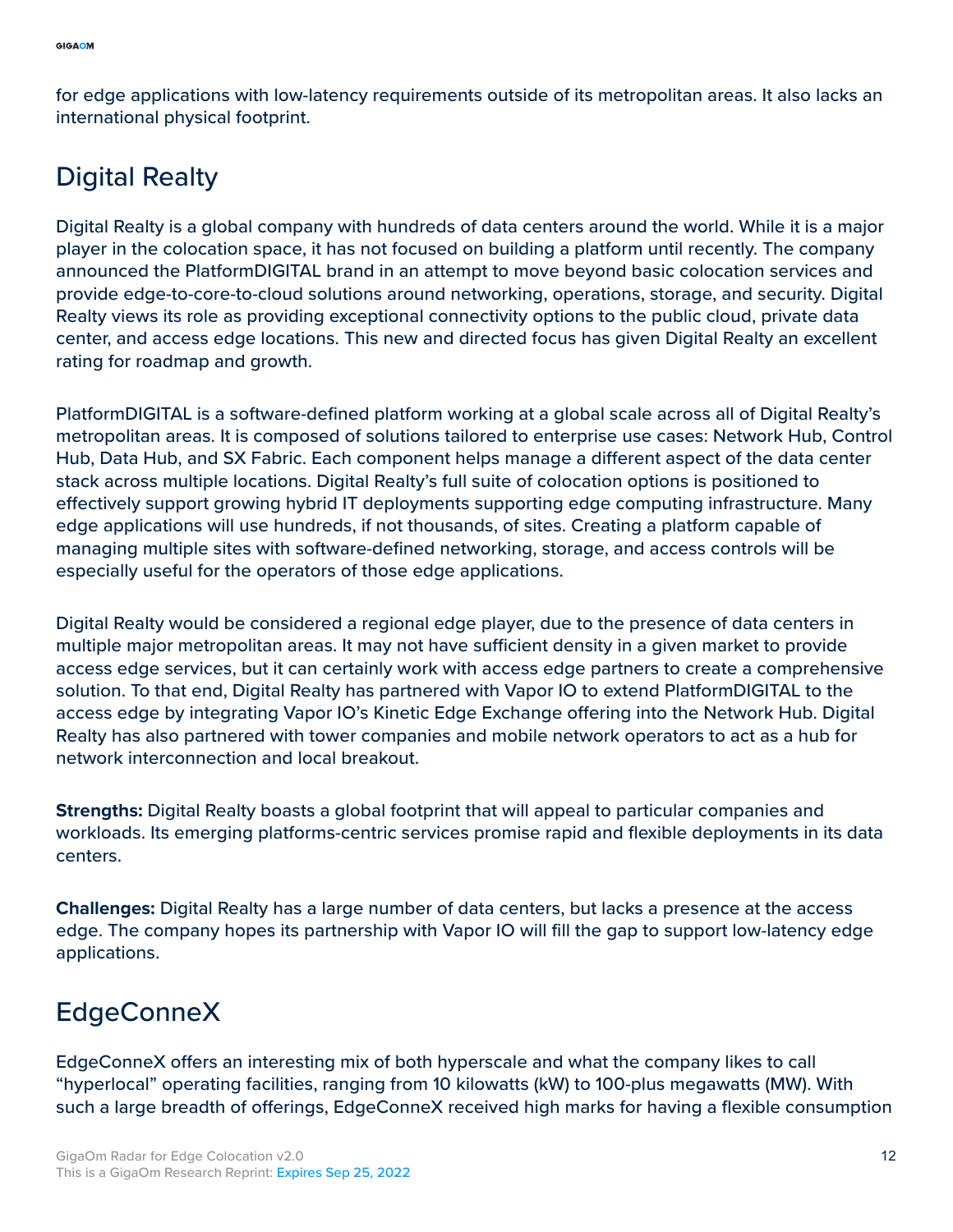model. The company currently operates data centers in more than 30 markets across three continents. The publicly available data centers are characteristic of a regional edge provider, with one or two facilities in a given market.

The EdgeConneX Far Edge product line offers single-tenant, turn-key solutions that augment the provider's existing public data centers. Far Edge can refer to access edge facilities within 10 kilometers of the device edge or to a micro-data center at the device edge itself. The EdgeConneX Far Edge product seems to be targeted at the latter, due to its single-tenant nature and proximity to edge devices.

EdgeConneX has a robust monitoring and self-service operating system called EdgeOS. This helps users view the status of all their sites—from hyperscale to access edge—from a single UI. A unified management solution from a single vendor such as this one, for both regional edge and access edge deployments, improves the TCO for running an edge application.

**Strengths:** The mix of both regional and access edge offerings lets customers work with a single vendor for all their edge needs. EdgeConneX has great flexibility in ways to access edge facilities designed and deployed in the field.

**Challenges:** Access edge facilities appear to be single-tenant and not a colocation arrangement. The company's wide focus across hyperscale, regional edge, and access edge may lead to deficiencies in execution.

### EdgeMicro

EdgeMicro operates modular data centers providing leasable space, power, and cooling in a compact, EIA-standard, pre-built form factor. Each unit is prefabricated and built offsite, then installed in a prepared location. EdgeMicro focuses on deploying sites across the United States and is increasing density based on customer demand. It is targeting markets underserved by the larger colocation companies. The form factor lends itself to the rapid rollout of new sites to increase capacity, with a mobile deployment option available to create immediate capacity.

EdgeMicro is laser-focused on building robust and secure physical locations with the proper power, cooling, and network options, and without interfering with the customer. The corporate leadership of EdgeMicro has extensive experience with carriers, hyperscalers, and content delivery networks, which are the primary target for EdgeMicro's products and services. The company is also working with mobile network operators to help build out Open RAN deployments for 5G networks. Due to its high level of focus, the company has forged multiple partnerships to create a complete solution for clients, earning EdgeMicro high marks in the partner ecosystem category.

EdgeMicro solutions are not opinionated in terms of network and application design. This provides flexibility for the primary target customers, but less sophisticated customers may prefer a more directed and managed approach.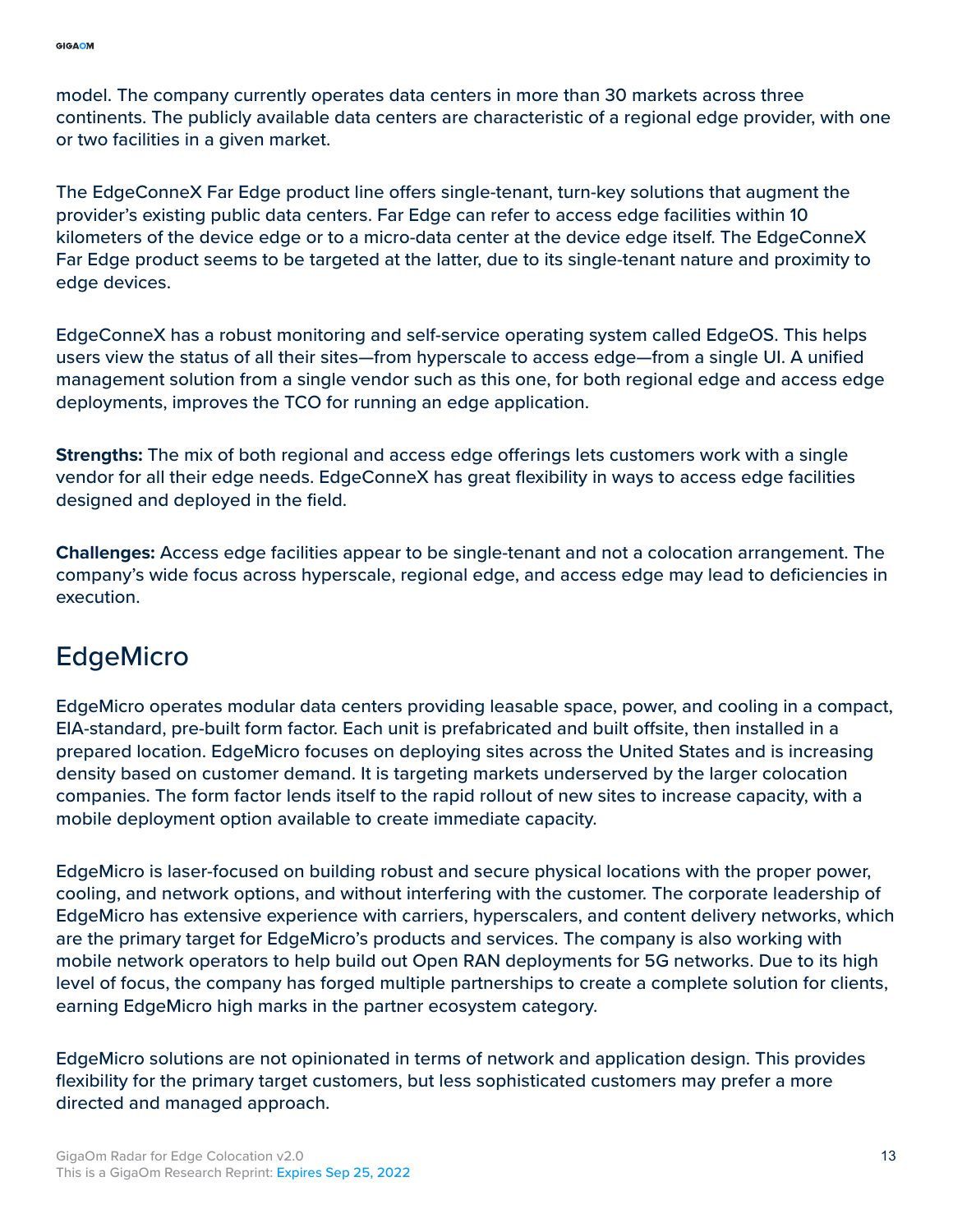**Strengths:** EdgeMicro can deploy new capacity rapidly to an existing or new region. Its sites have especially robust networking resources, making it ideal for telecom and CDN solutions that require high levels of upstream and downstream bandwidth.

**Challenges:** The offering from EdgeMicro seems to focus on highly technical customers and not traditional SMBs or enterprises. It also provides a low level of site density in most regions where it is deployed, although that may change based on customer demand.

### **Equinix**

Equinix is one of the world's largest data center providers, with more than 229 data centers in 63 metropolitan areas across 26 countries. Such an extensive and unmatched global presence has earned it the highest marks for a globally available footprint. The company has traditionally focused on robust connectivity options for internet exchange and network peering points. The company's large global presence in metropolitan markets allows it to function as a regional edge provider. Unlike with an access edge provider, the smallest data centers at Equinix are around 5,000 square feet.

Equinix has unparalleled peering connectivity to all the major and minor carriers, as well as the public cloud. They have developed an offering called the Equinix Fabric, which helps businesses build a virtual fabric across all Equinix sites. Theoretically, such a virtual fabric could be extended to both edge sites and branch offices, providing a uniform control and management plane for all networking services. A unified network fabric for edge sites would greatly simplify the administration and deployment of edge applications.

Equinix continues to evolve and expand the offerings in its service catalog around edge computing. Network Edge helps customers purchase, configure, and deploy virtual network services at the edge in minutes; SmartKey provides encryption as a service to edge locations; Precision Time helps edge locations with time keeping beyond traditional NTP; and Equinix Metal is a bare metal as-a-service offering evolving from the company's acquisition of Packet in 2020. Taken together, these offerings demonstrate a dedication to edge computing that earns Equinix high marks in flexibility and time to value.

Equinix also has a mature monitoring platform for data center infrastructure management (DCIM) called IBX SmartView. As workloads approach the edge, locations tend to become more diverse. Equinix offers IBX SmartView as a regular part of operations for colocation services to implement proper monitoring and alerts.

**Strengths:** The Equinix Fabric offering enables businesses to build a virtual fabric across all Equinix sites in close proximity to edge locations. Equinix continues to expand its edge services and capabilities, and has a robust self-service portal and monitoring solutions with multiple integrations, including ServiceNow.

**Challenges:** Equinix lacks a true access edge presence (a problem for the most demanding real-time enterprise and low-latency applications). At the same time, its large data center footprint can slow the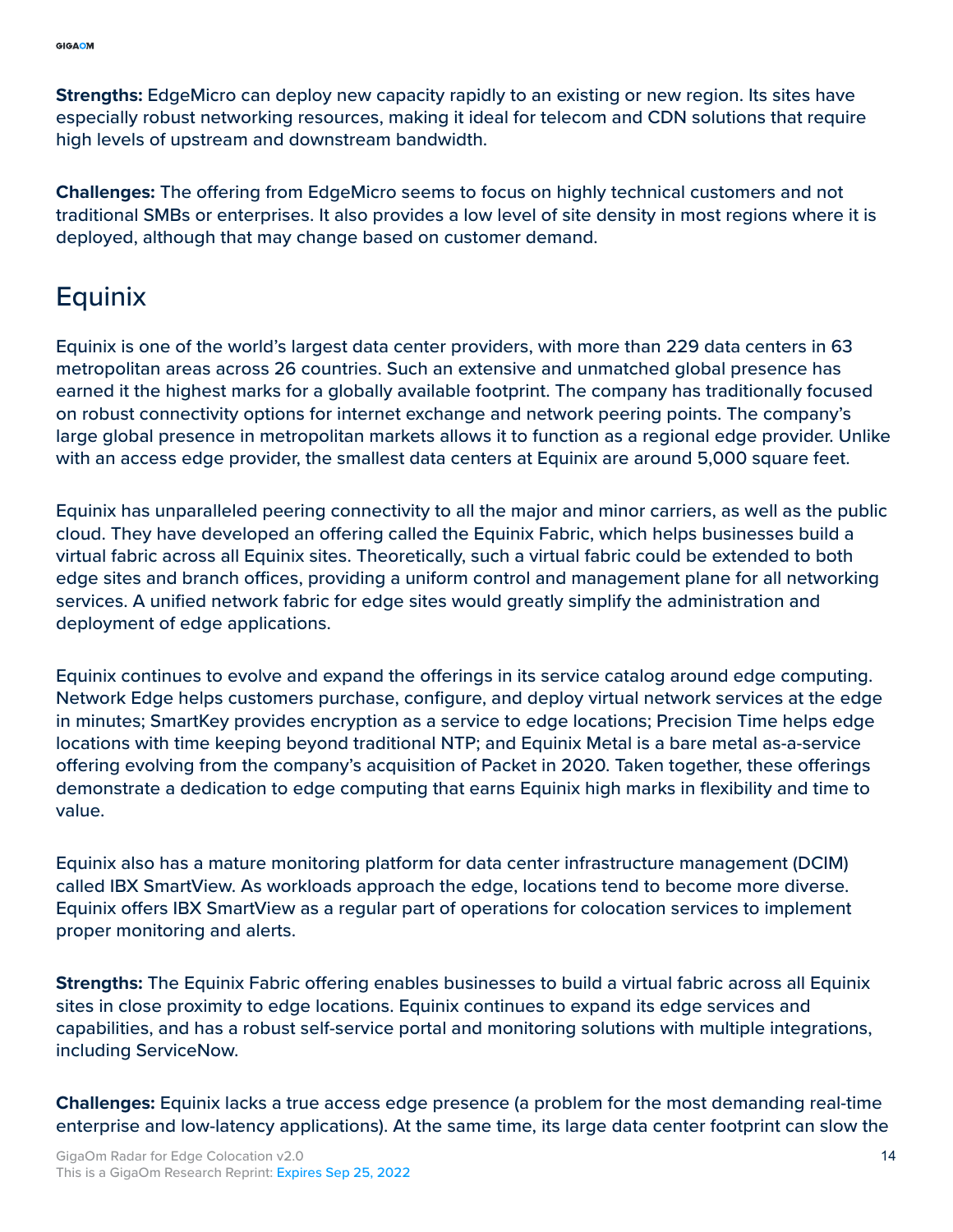expansion of sites into new or existing regions. Equinix could augment its offering by partnering with an access edge player.

### SBA Edge

SBA Edge is a wholly-owned subsidiary of SBA Communications, the tower site operator with more than 17,000 locations across North America and thousands more in South America and South Africa. Most locations can be outfitted with one or more edge data centers, each serving approximately 50 kW across nine standard racks. In addition to the cellular towers, SBA Edge owns and operates a handful of traditional data centers that serve as a hub for some of the tower locations. While not all tower locations are hosting edge data centers currently, the potential for density and capacity growth is tremendous, earning SBA Edge the highest marks on the Dense Regional Coverage Key Criteria.

The edge data centers in each location are stackable, provided there is sufficient space and power. SBA Edge controls the land upon which its towers are located, streamlining the process of rolling out new edge data center units. Since the tower already has power and network connections readily available, SBA Edge can roll out a new unit within 10 days depending on availability of the prefabricated units.

SBA Edge functions as a traditional colocation operator, providing power, cooling, and space at its tower locations. While each location is fed by multiple fiber lines, clients typically use their own carrier for network connectivity. SBA Edge can provide space as small as a half rack, which is billed based on power and space usage. Clients are able to meter their own power if desired, creating some flexibility in terms of pricing.

At the moment, SBA Edge does not have any official partnerships with upstream or downstream providers. While the company does work with many of the major carriers and cloud providers, SBA Edge empowers its clients to choose whichever providers they prefer. SBA Edge is focused on being an *equal opportunity* colocation service, and it is not looking to branch out into advanced network solutions or build a portfolio of preferred partners. Though an agnostic approach can be pragmatic, it did lower their score on the partnership criteria.

SBA Edge provides ample security and monitoring options so clients can track the location status in terms of temperature and power. Each site has cameras, locked racks, and a customized security solution for providing physical access to the site. Beyond basic monitoring of power and cooling, clients are welcome to deploy their own monitoring solution for any equipment they place in the racks. Again, SBA Edge is doing its best to stay out of its clients' ways by simply providing space, power, cooling, and connectivity.

**Strengths:** SBA Edge's abundance of potential locations coupled with rapid deployment and a willingness to add edge data centers to new locations based on client demand make it an excellent candidate for customers looking to deploy equipment in the field. SBA Edge can provide locations for deploying Open RAN and 5G, particularly for carriers and service providers.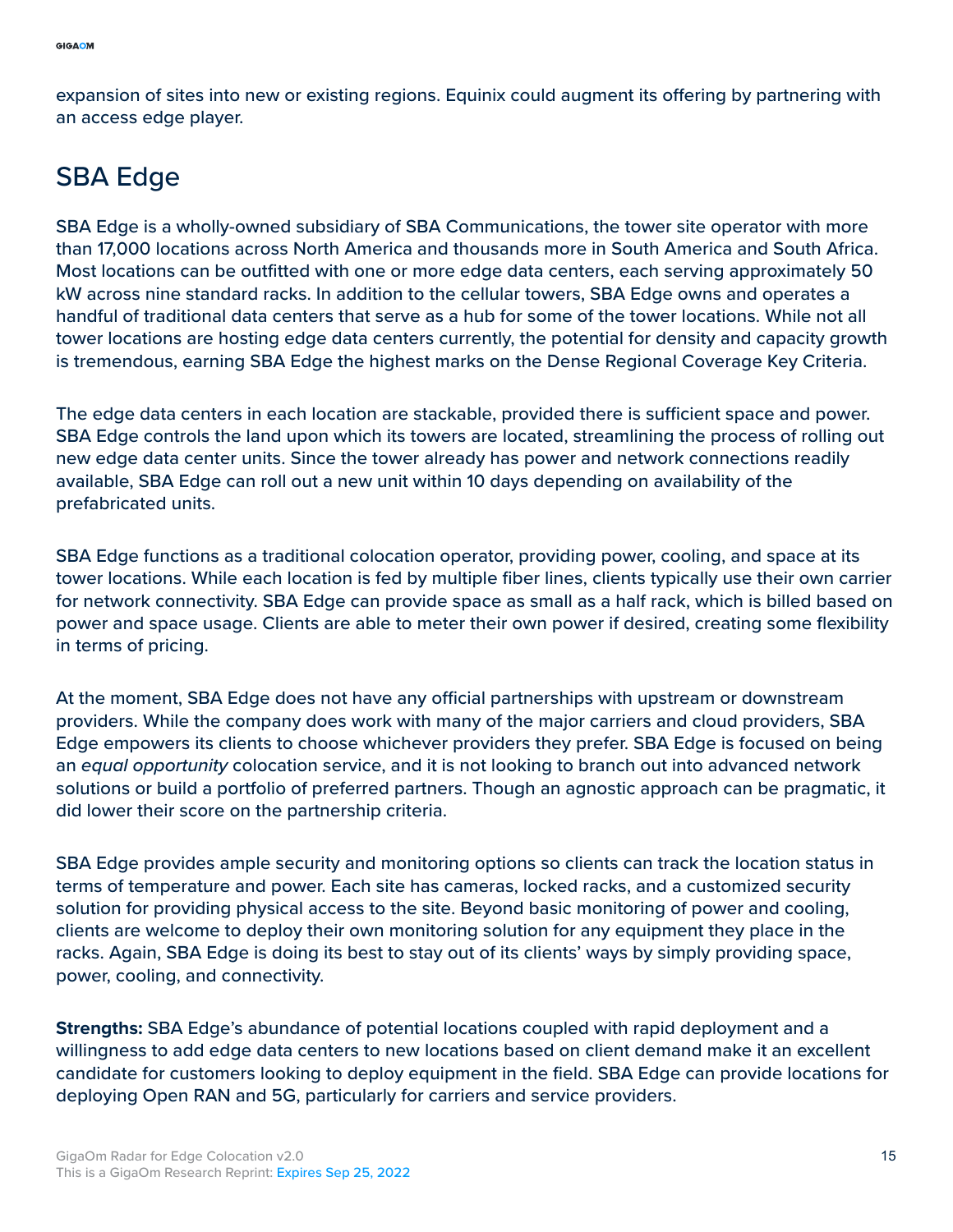**Challenges:** SBA Edge's lack of partnerships and the simplicity of its offering are likely to be attractive to more sophisticated customers. Less technical customers, like an SMB or an enterprise, may desire a bit more handholding and support for management and connectivity.

### Vapor IO

Vapor IO focuses on deploying micro data centers at the access edge layer, each providing network connectivity and up to 180 kW of power. Vapor IO works closely, though not exclusively, with Crown Castle International—a real estate investment trust—for sourcing deployment sites and local market fiber. This relationship helps Vapor IO quickly procure real estate and networking for new sites across the country. Vapor IO locations provide space, power, and cooling in a compact, stackable form factor called Vapor Edge Modules (VEM) that are assembled off-site.

Vapor IO combines multiple sites in a region to form what it calls the "Kinetic Edge." From the Kinetic Edge, it can offer distributed colocation and networking services, presenting multiple sites as a single, virtual data center. Currently, coverage is limited to regions in the United States where Vapor IO plans to deploy facilities in 36 cities by the end of 2021, focusing on site density and networking for each deployed region to create a virtual data center with extremely low network latency. Each tenant receives two 10Gb ports, and any data moved within the Kinetic Edge will be free of transport charges. As of June 2021, Vapor IO had six fully operational regions for its Kinetic Edge, with the other 30 locations in various stages of construction and deployment. Its plans for scalability and growth have earned Vapor IO excellent marks in the roadmap and growth category.

As an extension of the Kinetic Edge, Vapor IO has announced the "Kinetic Grid," which will link Kinetic Edge regions together using dedicated private fiber runs. The six markets currently in service are part of the Kinetic Grid, and each market added will join the grid as it comes online. Tenants will be able to leverage the Kinetic Grid to build a flat, Layer 2 network both within and across the market.

Vapor IO also provides a monitoring and management system using the Synse open source protocol. This integrates well with third-party systems and helps customers monitor and manage the resources it has deployed in Vapor IO data centers in ways that complement and enhance current management toolsets. For example, VMware recently announced it has adopted the Synse protocol and is integrating its Telco Cloud Platform with the Kinetic Grid, using Synse data to automate workload placement and resilience. Vapor IO also offers the Kinetic Edge Portal, a web-based service providing Vapor IO customers with capacity planning, site configuration, monitoring, and troubleshooting.

In 2020, Vapor IO announced a partnership with Digital Realty, a major data center operator, to offer the Vapor IO Kinetic Edge as a network service in Digital Realty's PlatformDIGITAL solution. This adds functionality to the Digital Realty portfolio and introduces Vapor IO to a large swath of existing Digital Realty customers.

**Strengths:** Vapor IO's robust blend of modules and managed networking appeals to service providers, CDNs, and industries deploying edge infrastructure and hardware across a metropolitan area. Vapor IO also does an excellent job providing monitoring.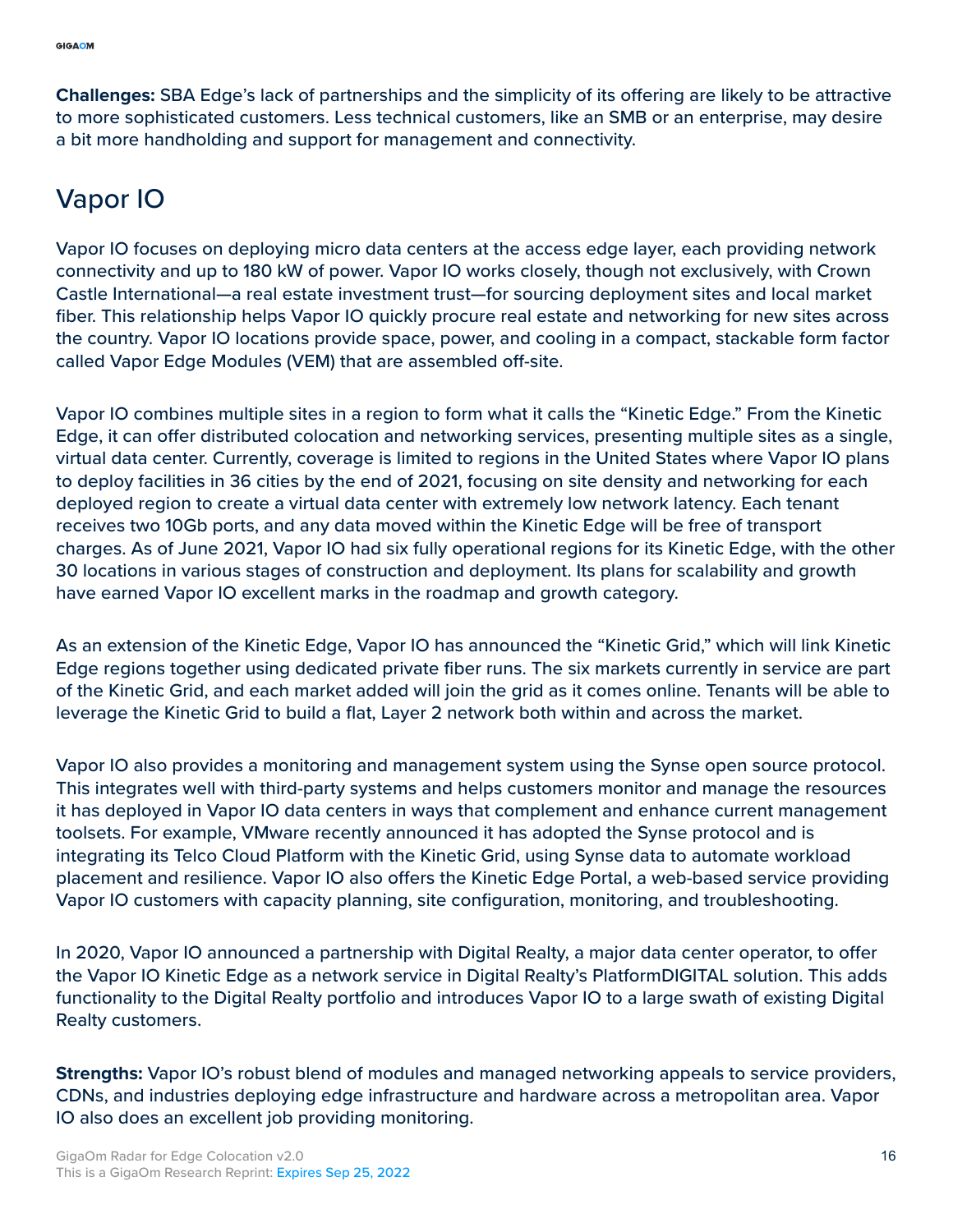**Challenges:** Vapor IO is focused strictly on cities in the U.S. for the moment; therefore it lacks a global presence.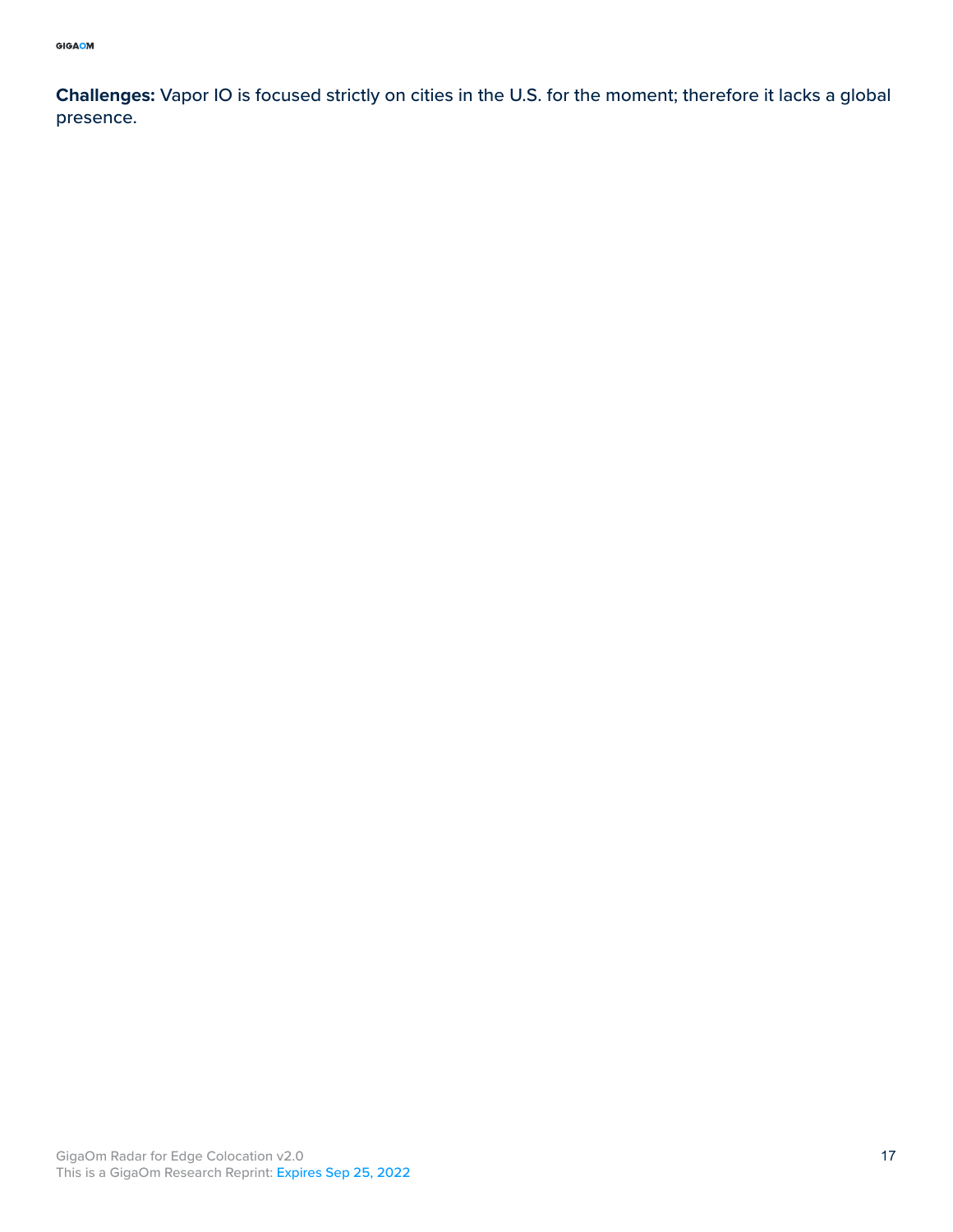# <span id="page-17-0"></span>**6. Analyst's Take**

As demand for low-latency, high-bandwidth edge applications increases, so does the need for physical space to host those applications. The edge colocation marketplace is divided into two distinct categories of providers: access edge and regional edge.

The access edge providers focus on smaller individual site deployments and building a mesh network out of those sites for a given region. The strength of this approach is the ability to achieve ultra-low latency at the device edge and continue to maintain the same network profile as a device changes location. Not all applications will require this type of disaggregated solution, and those that do need to pay a premium for the lower latency and smaller hosting footprint.

Regional edge providers are generally using their existing colocation facilities to provide edge-friendly solutions. The focus for these providers appears to be on creating a platform for managing networking and security around an edge deployment. Whereas access edge providers are supplying space and connectivity, the regional edge providers want to build a platform that expands beyond physical infrastructure into the realm of *core systems—*the second of three tiers in our edge infrastructure taxonomy.

As the edge market grows, we believe the two categories will continue to differentiate along the same lines. Access edge providers will look to build a dense network of local sites to provide the best possible performance for edge applications. Regional edge providers will attempt to create a multi-tier platform service that overlays the cloud, data center, and edge. We expect to see additional partnerships between players in the two categories, and between the access edge providers and the major cloud hyperscalers as well.

We believe most customers will consume an edge colocation service through a partnership with a core system or platform system provider. Readers who are planning to deploy their own physical infrastructure in an edge colocation facility should evaluate the requirements of their edge applications across the dimensions of networking, security, and operations to determine which category of physical infrastructure edge provider is best for you.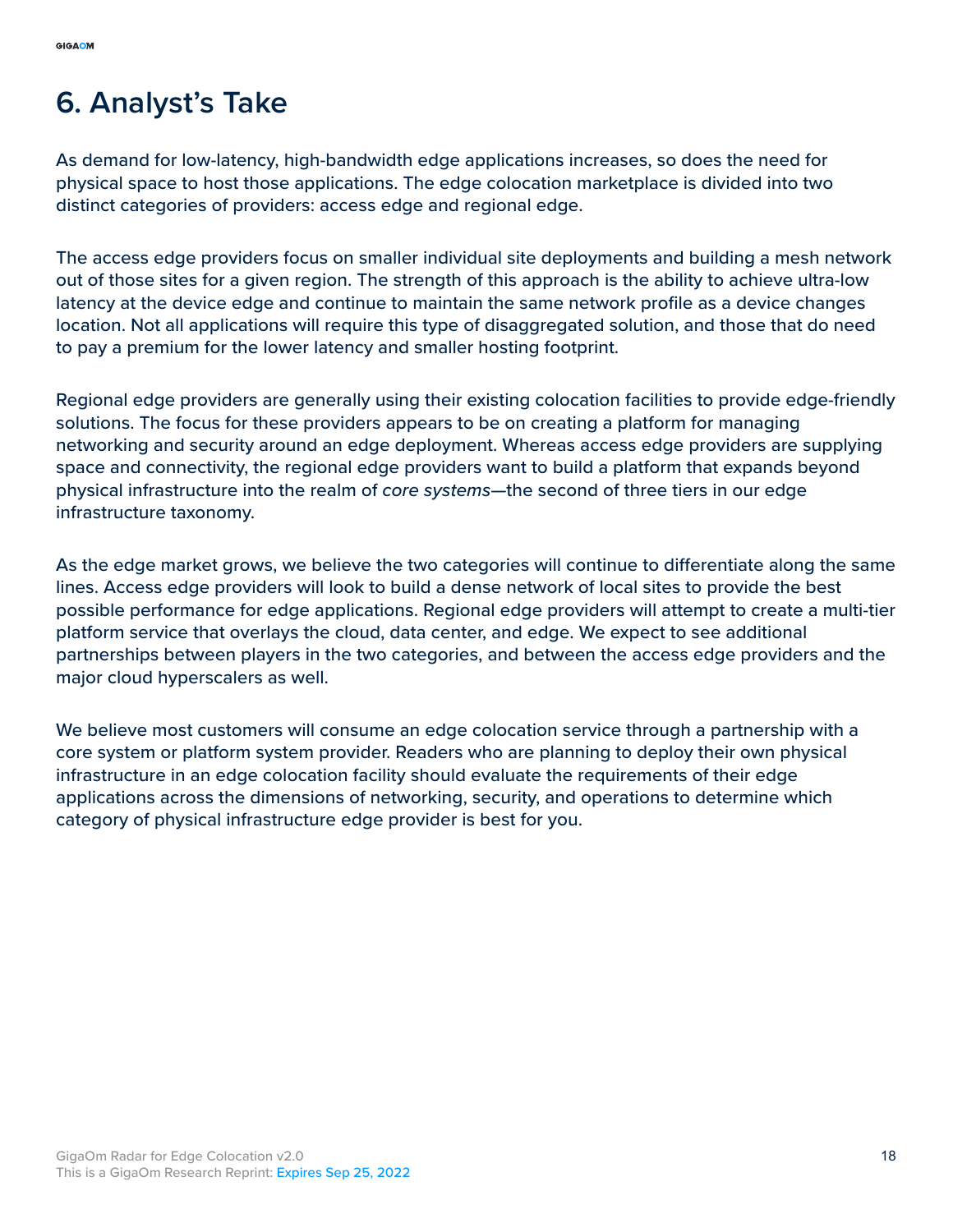# <span id="page-18-0"></span>**7. About Ned Bellavance**

Ned Bellavance is an IT professional with almost 20 years of experience. He has worked with Fortune 500 companies and SMBs across multiple verticals, developing and deploying both on-premises and cloud-based architectures. Ned has authored books on the Azure Kubernetes Service and on HashiCorp Terraform and holds several industry certifications from vendors, including Microsoft, VMware, AWS, and Citrix.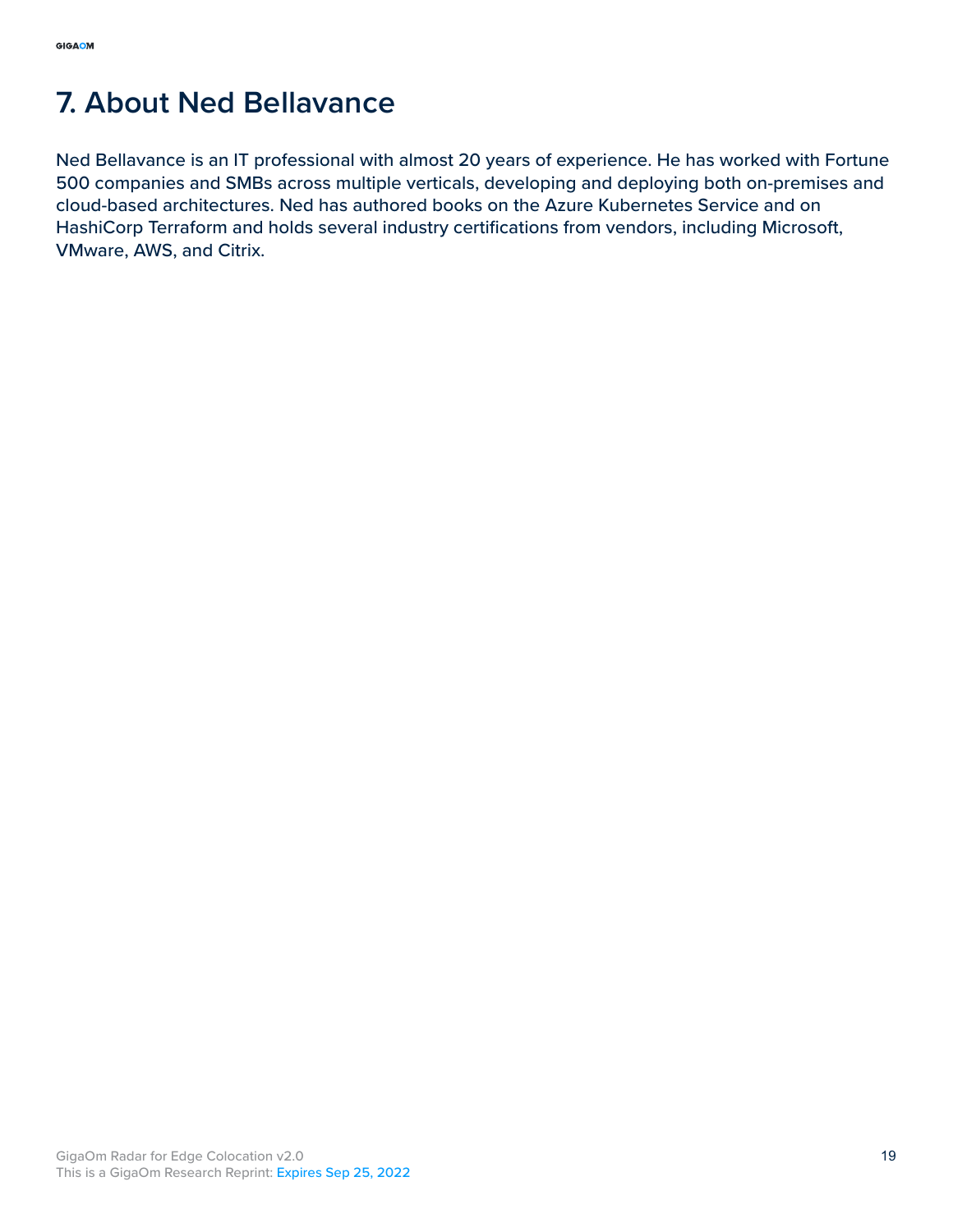# <span id="page-19-0"></span>**8. About GigaOm**

GigaOm provides technical, operational, and business advice for IT's strategic digital enterprise and business initiatives. Enterprise business leaders, CIOs, and technology organizations partner with GigaOm for practical, actionable, strategic, and visionary advice for modernizing and transforming their business. GigaOm's advice empowers enterprises to successfully compete in an increasingly complicated business atmosphere that requires a solid understanding of constantly changing customer demands.

GigaOm works directly with enterprises both inside and outside of the IT organization to apply proven research and methodologies designed to avoid pitfalls and roadblocks while balancing risk and innovation. Research methodologies include but are not limited to adoption and benchmarking surveys, use cases, interviews, ROI/TCO, market landscapes, strategic trends, and technical benchmarks. Our analysts possess 20+ years of experience advising a spectrum of clients from early adopters to mainstream enterprises.

GigaOm's perspective is that of the unbiased enterprise practitioner. Through this perspective, GigaOm connects with engaged and loyal subscribers on a deep and meaningful level.